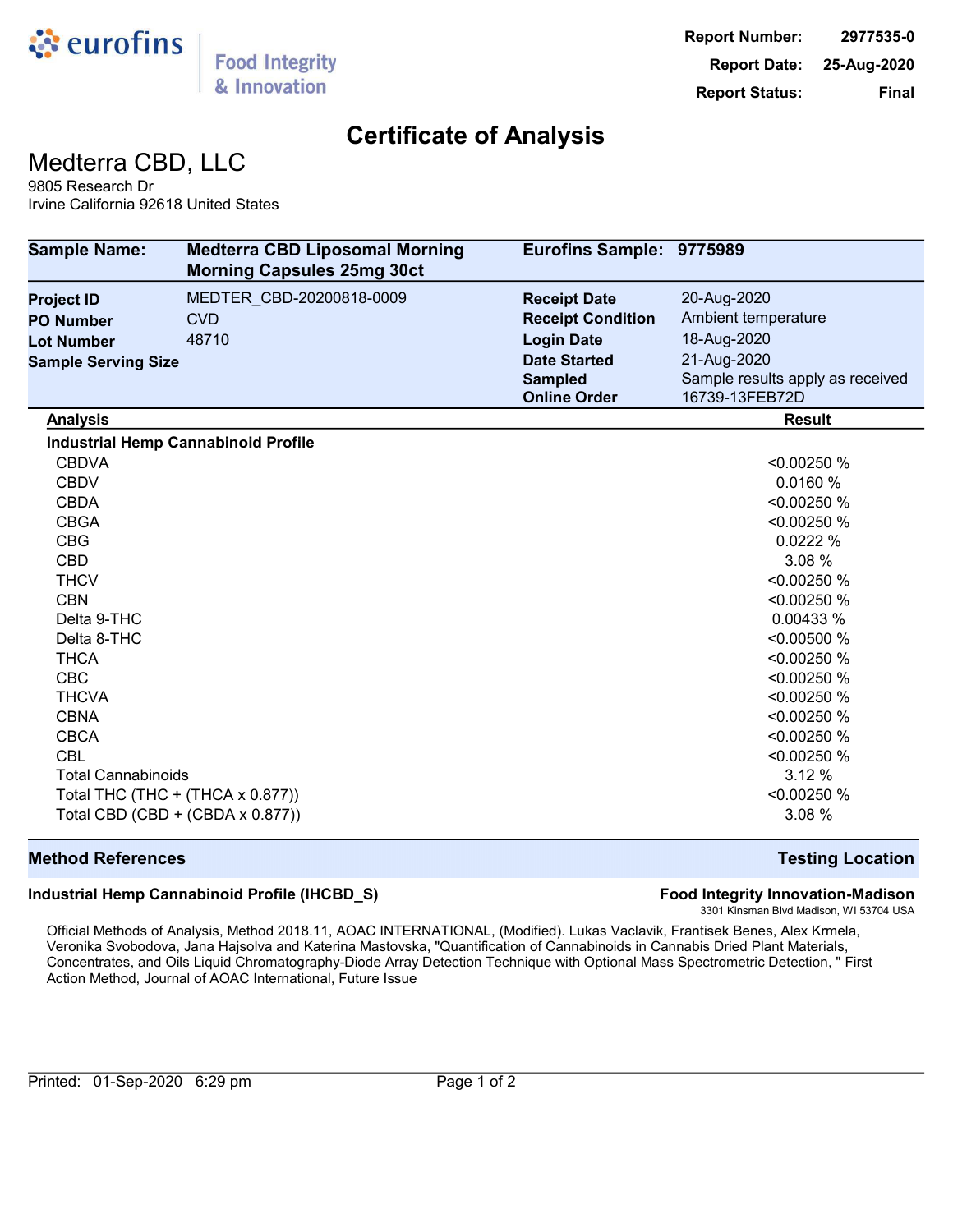

**Food Integrity** & Innovation

**Report Number: 2977535-0 Report Date: 25-Aug-2020 Report Status: Final**

### **Certificate of Analysis**

# Medterra CBD, LLC

9805 Research Dr Irvine California 92618 United States

#### **Food Integrity Innovation-Madison**

Eurofins Food Chemistry Testing Madison, Inc. 3301 Kinsman Blvd Madison WI 53704 800-675-8375

#### **Testing Location(s) Released on Behalf of Eurofins by**

**Edward Ladwig - President Eurofins Food Chemistry Testing Madison**



**These results apply only to the items tested. This certificate of analysis shall not be reproduced, except in its entirety, without the written approval of Eurofins.**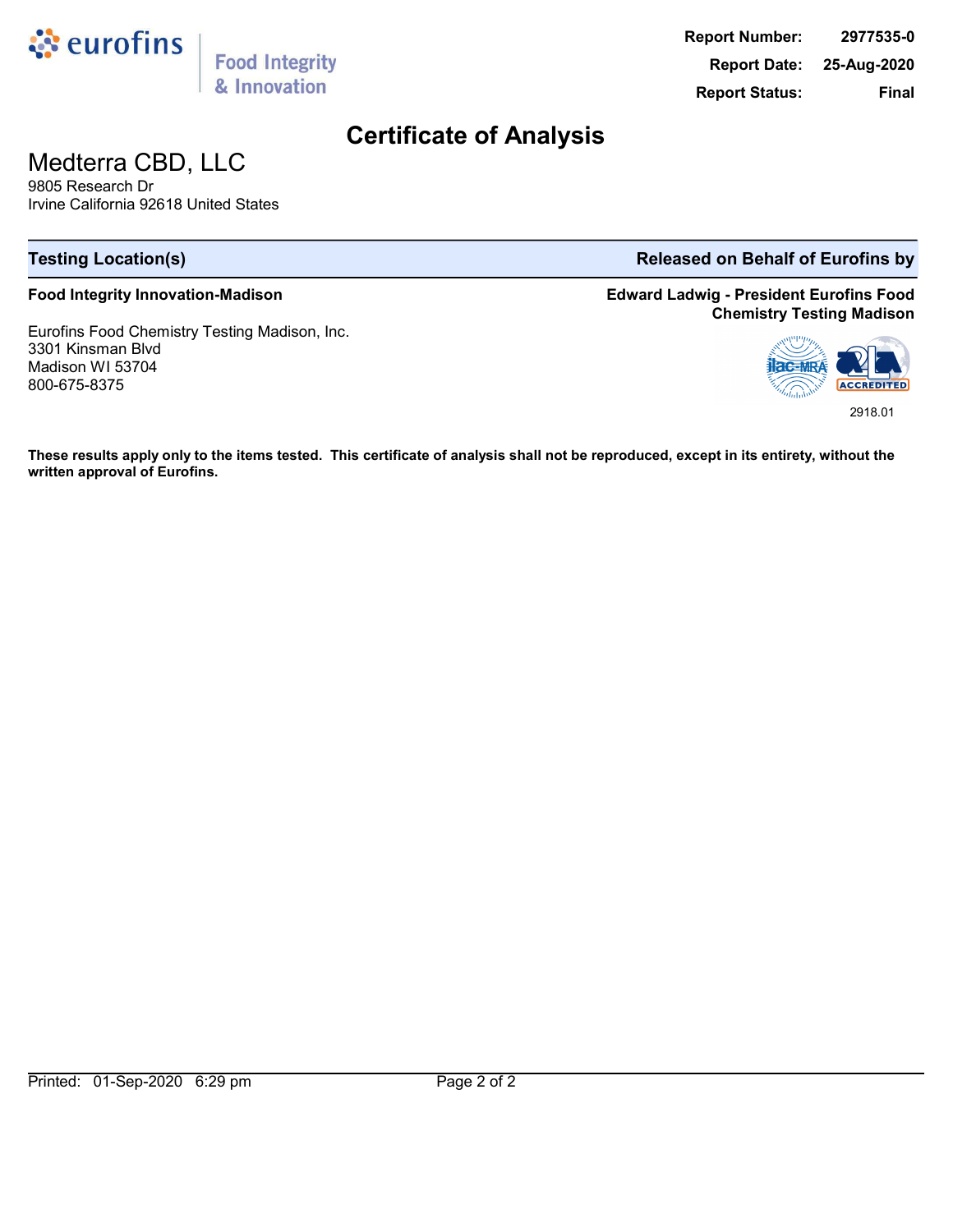

## Medterra CBD, LLC

9805 Research Dr Irvine California 92618 United States

| <b>Sample Name:</b>        | <b>Medterra CBD Liposomal Morning</b><br><b>Morning Capsules 25mg 30ct</b>                                                                     |                          | Eurofins Sample: 9775989 |                                  |
|----------------------------|------------------------------------------------------------------------------------------------------------------------------------------------|--------------------------|--------------------------|----------------------------------|
| <b>Project ID</b>          | MEDTER CBD-20200818-0009                                                                                                                       | <b>Receipt Date</b>      | 20-Aug-2020              |                                  |
| PO Number                  | <b>CVD</b>                                                                                                                                     | <b>Receipt Condition</b> | Ambient temperature      |                                  |
| Lot Number                 | 48710                                                                                                                                          | <b>Login Date</b>        | 18-Aug-2020              |                                  |
| <b>Sample Serving Size</b> |                                                                                                                                                | <b>Date Started</b>      | 21-Aug-2020              |                                  |
|                            |                                                                                                                                                | <b>Sampled</b>           |                          | Sample results apply as received |
|                            |                                                                                                                                                | <b>Online Order</b>      | 16739-13FEB72D           |                                  |
| <b>Analysis</b>            |                                                                                                                                                |                          |                          | <b>Result</b>                    |
|                            | <b>Elements by ICP Mass Spectrometry</b>                                                                                                       |                          |                          |                                  |
| Arsenic                    |                                                                                                                                                |                          |                          | 67.5 ppb                         |
| Cadmium                    |                                                                                                                                                |                          |                          | 263 ppb                          |
| Lead                       |                                                                                                                                                |                          |                          | 76.3 ppb                         |
| Mercury                    |                                                                                                                                                |                          |                          | $<$ 25.0 ppb                     |
| <b>Analysis</b>            |                                                                                                                                                | Limit                    | Result                   | Pass/Fail                        |
|                            | BCC - Residual Solvent Analysis in Cannabis and Hemp Matrices *                                                                                |                          |                          |                                  |
| 1,2-Dichloroethane         | <b>Category I Residual Solvent or Processing Chemical</b>                                                                                      |                          | $<$ 1.0 ppm              | Pass                             |
| <b>Benzene</b>             |                                                                                                                                                | $1.0$ ppm<br>$1.0$ ppm   | $<$ 1.0 ppm              | Pass                             |
| Chloroform                 |                                                                                                                                                | $1.0$ ppm                | $<$ 1.0 ppm              | Pass                             |
| <b>Ethylene Oxide</b>      |                                                                                                                                                | 25.0 ppm                 | <25.0 ppm                | Pass                             |
| CASP.                      | The BCC limit of 1 ppm for Ethylene Oxide is not<br>achieved by this method. Reporting limit of 25<br>ppm is the limit recommended by the AOAC |                          |                          |                                  |
| Methylene Chloride         |                                                                                                                                                | $1.0$ ppm                | $<$ 1.0 ppm              | Pass                             |
| Trichloroethylene          |                                                                                                                                                | $1.0$ ppm                | $<$ 1.0 ppm              | Pass                             |
|                            | <b>Category II Residual Solvent or Processing Chemical</b>                                                                                     |                          |                          |                                  |
| <b>Isopropal Alcohol</b>   |                                                                                                                                                | 5000 ppm                 | $500$ ppm                | Pass                             |
| Acetone                    |                                                                                                                                                | 5000 ppm                 | $<$ 200 ppm              | Pass                             |
| Acetonitrile               |                                                                                                                                                | 410 ppm                  | <200 ppm                 | Pass                             |
| Ethanol                    |                                                                                                                                                | 5000 ppm                 | <1000 ppm                | Pass                             |
| <b>Ethyl Acetate</b>       |                                                                                                                                                | 5000 ppm                 | $500$ ppm                | Pass                             |
| <b>Ethyl Ether</b>         |                                                                                                                                                | 5000 ppm                 | <500 ppm                 | Pass                             |
| Methanol                   |                                                                                                                                                | 3000 ppm                 | <500 ppm                 | Pass                             |
| <b>Butane</b>              |                                                                                                                                                | 5000 ppm                 | <500 ppm                 | Pass                             |
| Heptane                    |                                                                                                                                                | 5000 ppm                 | <50.0 ppm                | Pass                             |
| Hexane                     |                                                                                                                                                | 290 ppm                  | $30.0$ ppm               | Pass                             |
| Pentane                    |                                                                                                                                                | 5000 ppm                 | <25.0 ppm                | Pass                             |

**\* This analysis or component is not ISO accredited.**

Printed: 01-Sep-2020 6:29 pm Page 1 of 6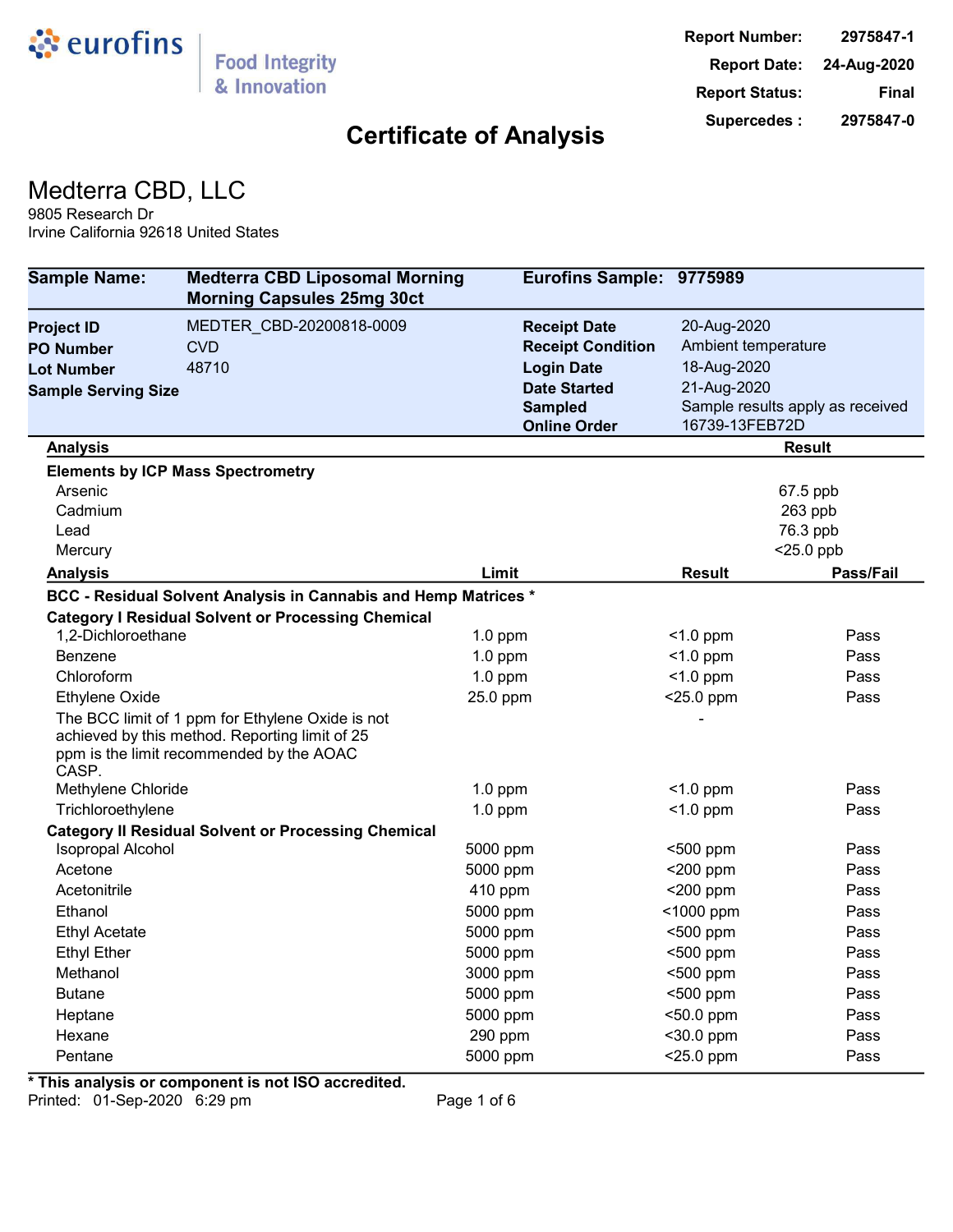

## Medterra CBD, LLC

9805 Research Dr Irvine California 92618 United States

| <b>Sample Name:</b>             | <b>Medterra CBD Liposomal Morning</b><br><b>Morning Capsules 25mg 30ct</b>                                                                                              | Eurofins Sample: 9775989 |                     |                                  |
|---------------------------------|-------------------------------------------------------------------------------------------------------------------------------------------------------------------------|--------------------------|---------------------|----------------------------------|
| <b>Project ID</b>               | MEDTER CBD-20200818-0009                                                                                                                                                | <b>Receipt Date</b>      | 20-Aug-2020         |                                  |
| <b>PO Number</b>                | <b>CVD</b>                                                                                                                                                              | <b>Receipt Condition</b> | Ambient temperature |                                  |
| <b>Lot Number</b>               | 48710                                                                                                                                                                   | <b>Login Date</b>        | 18-Aug-2020         |                                  |
| <b>Sample Serving Size</b>      |                                                                                                                                                                         | <b>Date Started</b>      | 21-Aug-2020         |                                  |
|                                 |                                                                                                                                                                         | <b>Sampled</b>           |                     | Sample results apply as received |
|                                 |                                                                                                                                                                         | <b>Online Order</b>      | 16739-13FEB72D      |                                  |
| <b>Analysis</b>                 |                                                                                                                                                                         | Limit                    | <b>Result</b>       | Pass/Fail                        |
|                                 | BCC - Residual Solvent Analysis in Cannabis and Hemp Matrices *                                                                                                         |                          |                     |                                  |
| Propane                         |                                                                                                                                                                         | 5000 ppm                 | <1000 ppm           | Pass                             |
| Toluene                         |                                                                                                                                                                         | 890 ppm                  | $<$ 90.0 ppm        | Pass                             |
| Xylenes (ortho-, meta-, para-)  |                                                                                                                                                                         | 2170 ppm                 | <160 ppm            | Pass                             |
| Control, Title 16, Division 42. | The Pass/Fail reporting designations are relative<br>to the limits set forth by the Bureau of Cannabis<br>Multi-Residue Analysis for hemp products - BCC Pesticide List |                          |                     |                                  |
| Abamectin                       |                                                                                                                                                                         | $0.3$ mg/kg              | <0.30 mg/kg         | Pass                             |
| Acephate                        |                                                                                                                                                                         | 5 mg/kg                  | $<$ 0.10 mg/kg      | Pass                             |
| Acequinocyl                     |                                                                                                                                                                         | 4 mg/kg                  | $<$ 1.0 mg/kg       | Pass                             |
| Acetamiprid                     |                                                                                                                                                                         | 5 mg/kg                  | <0.10 mg/kg         | Pass                             |
| Aldicarb                        |                                                                                                                                                                         | $0.1$ mg/kg              | <0.10 mg/kg         | Pass                             |
| Aldicarb sulfone (Aldoxycarb)   |                                                                                                                                                                         | $0.1$ mg/kg              | <0.10 mg/kg         | Pass                             |
| Aldicarb sulfoxide              |                                                                                                                                                                         | $0.1$ mg/kg              | $<$ 0.10 mg/kg      | Pass                             |
| Azoxystrobin                    |                                                                                                                                                                         | 40 mg/kg                 | $<$ 0.10 mg/kg      | Pass                             |
| <b>Bifenazate</b>               |                                                                                                                                                                         | 5 mg/kg                  | $<$ 0.10 mg/kg      | Pass                             |
| <b>Bifenthrin</b>               |                                                                                                                                                                         | $0.5$ mg/kg              | <0.10 mg/kg         | Pass                             |
| <b>Boscalid</b>                 |                                                                                                                                                                         | 10 mg/kg                 | $<$ 0.10 mg/kg      | Pass                             |
| Captan                          |                                                                                                                                                                         | 5 mg/kg                  | $<$ 0.20 mg/kg      | Pass                             |
| Carbaryl                        |                                                                                                                                                                         | $0.5$ mg/kg              | <0.10 mg/kg         | Pass                             |
| Carbofuran                      |                                                                                                                                                                         | $0.1$ mg/kg              | <0.10 mg/kg         | Pass                             |
| Carbofuran-3-hydroxy-           |                                                                                                                                                                         | $0.1$ mg/kg              | <0.10 mg/kg         | Pass                             |
| Chlorantraniliprole             |                                                                                                                                                                         | 40 mg/kg                 | $<$ 0.10 mg/kg      | Pass                             |
| Chlordane, cis-                 |                                                                                                                                                                         | $0.1$ mg/kg              | <0.10 mg/kg         | Pass                             |
| Chlordane, trans-               |                                                                                                                                                                         | $0.1$ mg/kg              | $<$ 0.10 mg/kg      | Pass                             |
| Chlorfenapyr                    |                                                                                                                                                                         | $0.1$ mg/kg              | $<$ 0.10 mg/kg      | Pass                             |
| Chlorpyrifos                    |                                                                                                                                                                         | $0.1$ mg/kg              | $<$ 0.10 mg/kg      | Pass                             |
| Clofentezine                    |                                                                                                                                                                         | $0.5$ mg/kg              | <0.10 mg/kg         | Pass                             |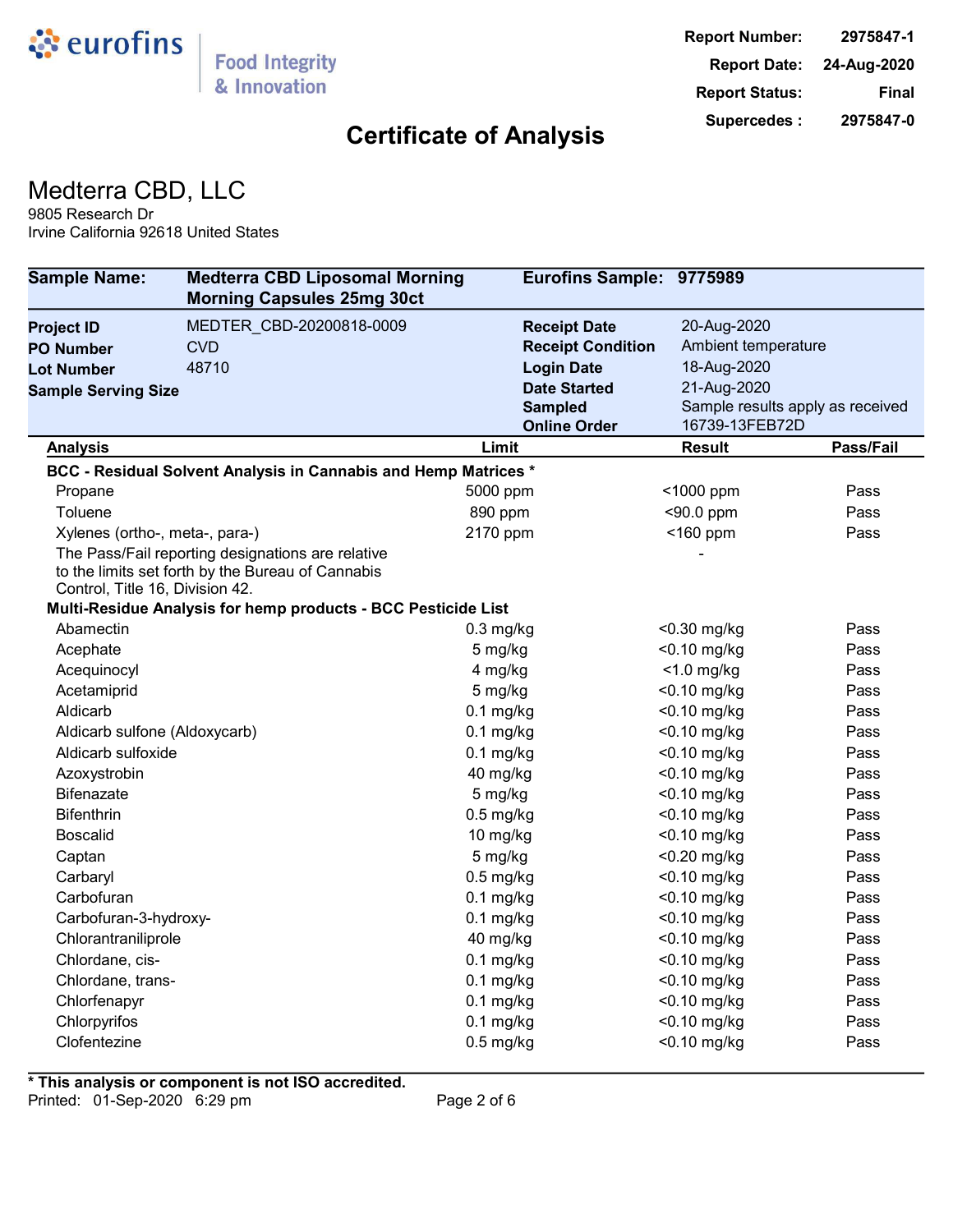

#### Medterra CBD, LLC

9805 Research Dr Irvine California 92618 United States

| <b>Sample Name:</b>        | <b>Medterra CBD Liposomal Morning</b><br><b>Morning Capsules 25mg 30ct</b> | Eurofins Sample: 9775989 |                                  |           |
|----------------------------|----------------------------------------------------------------------------|--------------------------|----------------------------------|-----------|
| <b>Project ID</b>          | MEDTER_CBD-20200818-0009                                                   | <b>Receipt Date</b>      | 20-Aug-2020                      |           |
| <b>PO Number</b>           | <b>CVD</b>                                                                 | <b>Receipt Condition</b> | Ambient temperature              |           |
| <b>Lot Number</b>          | 48710                                                                      | <b>Login Date</b>        | 18-Aug-2020                      |           |
| <b>Sample Serving Size</b> |                                                                            | <b>Date Started</b>      | 21-Aug-2020                      |           |
|                            |                                                                            | <b>Sampled</b>           | Sample results apply as received |           |
|                            |                                                                            | <b>Online Order</b>      | 16739-13FEB72D                   |           |
| <b>Analysis</b>            |                                                                            | Limit                    | <b>Result</b>                    | Pass/Fail |
|                            | Multi-Residue Analysis for hemp products - BCC Pesticide List              |                          |                                  |           |
| Coumaphos                  |                                                                            | $0.1$ mg/kg              | <0.10 mg/kg                      | Pass      |
| Cyfluthrin                 |                                                                            | 1 mg/kg                  | $<$ 0.10 mg/kg                   | Pass      |
| Cypermethrin               |                                                                            | 1 mg/kg                  | $<$ 0.10 mg/kg                   | Pass      |
| Diazinon                   |                                                                            | $0.2$ mg/kg              | $<$ 0.10 mg/kg                   | Pass      |
| <b>Dichlorvos</b>          |                                                                            | $0.1$ mg/kg              | $<$ 0.10 mg/kg                   | Pass      |
| Dimethoate                 |                                                                            | $0.1$ mg/kg              | $<$ 0.10 mg/kg                   | Pass      |
| Dimethomorph               |                                                                            | 20 mg/kg                 | <0.10 mg/kg                      | Pass      |
| Ethoprophos                |                                                                            | $0.1$ mg/kg              | <0.10 mg/kg                      | Pass      |
| Etofenprox                 |                                                                            | $0.1$ mg/kg              | $<$ 0.10 mg/kg                   | Pass      |
| Etoxazole                  |                                                                            | $1.5$ mg/kg              | <0.10 mg/kg                      | Pass      |
| Fenoxycarb                 |                                                                            | $0.1$ mg/kg              | <0.10 mg/kg                      | Pass      |
| Fenpyroximate              |                                                                            | 2 mg/kg                  | $<$ 0.10 mg/kg                   | Pass      |
| Fipronil                   |                                                                            | $0.1$ mg/kg              | $<$ 0.10 mg/kg                   | Pass      |
| Fipronil desulfinyl        |                                                                            | $0.1$ mg/kg              | <0.10 mg/kg                      | Pass      |
| Fipronil sulfone           |                                                                            | $0.1$ mg/kg              | <0.10 mg/kg                      | Pass      |
| Flonicamid                 |                                                                            | 2 mg/kg                  | $<$ 0.10 mg/kg                   | Pass      |
| Fludioxonil                |                                                                            | 30 mg/kg                 | <0.10 mg/kg                      | Pass      |
| Hexythiazox                |                                                                            | 2 mg/kg                  | <0.10 mg/kg                      | Pass      |
| Imazalil                   |                                                                            | $0.1$ mg/kg              | $<$ 0.10 mg/kg                   | Pass      |
| Imidacloprid               |                                                                            | 3 mg/kg                  | $<$ 0.10 mg/kg                   | Pass      |
| Kresoxim-methyl            |                                                                            | 1 mg/kg                  | <0.10 mg/kg                      | Pass      |
| Malathion                  |                                                                            | 5 mg/kg                  | <0.10 mg/kg                      | Pass      |
| Metalaxyl                  |                                                                            | 15 mg/kg                 | $<$ 0.10 mg/kg                   | Pass      |
| Methiocarb                 |                                                                            | $0.1$ mg/kg              | <0.10 mg/kg                      | Pass      |
| Methiocarb sulfone         |                                                                            | $0.1$ mg/kg              | $<$ 0.10 mg/kg                   | Pass      |
| Methiocarb sulfoxide       |                                                                            | $0.1$ mg/kg              | <0.10 mg/kg                      | Pass      |
| Methomyl                   |                                                                            | $0.1$ mg/kg              | <0.10 mg/kg                      | Pass      |
| Mevinphos                  |                                                                            | $0.1$ mg/kg              | <0.10 mg/kg                      | Pass      |

**\* This analysis or component is not ISO accredited.**

Printed: 01-Sep-2020 6:29 pm Page 3 of 6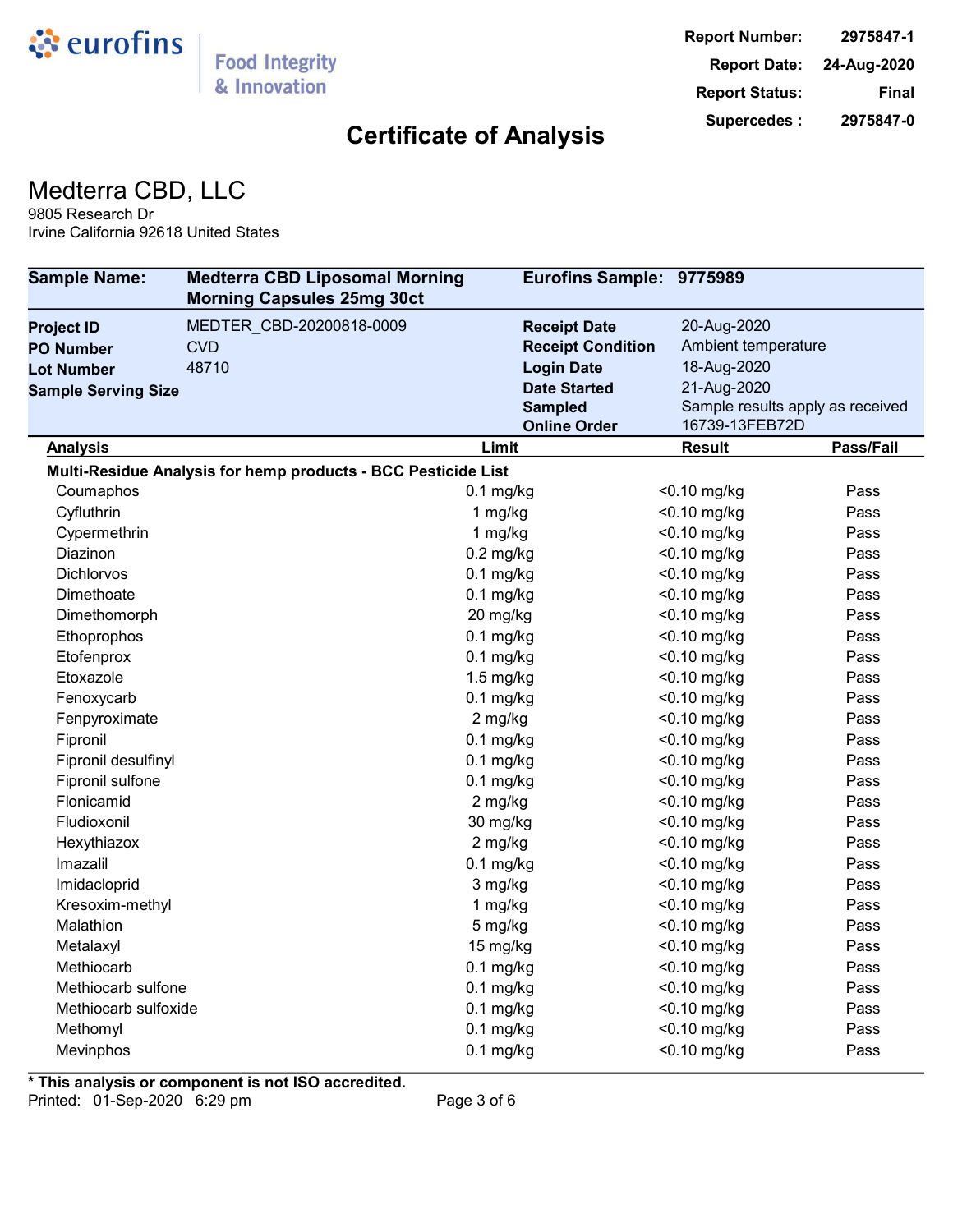

## Medterra CBD, LLC

9805 Research Dr Irvine California 92618 United States

| <b>Sample Name:</b>            | <b>Medterra CBD Liposomal Morning</b><br><b>Morning Capsules 25mg 30ct</b> | Eurofins Sample: 9775989              |                     |                                  |
|--------------------------------|----------------------------------------------------------------------------|---------------------------------------|---------------------|----------------------------------|
| <b>Project ID</b>              | MEDTER_CBD-20200818-0009                                                   | <b>Receipt Date</b>                   | 20-Aug-2020         |                                  |
| <b>PO Number</b>               | <b>CVD</b>                                                                 | <b>Receipt Condition</b>              | Ambient temperature |                                  |
| <b>Lot Number</b>              | 48710                                                                      | <b>Login Date</b>                     | 18-Aug-2020         |                                  |
| <b>Sample Serving Size</b>     |                                                                            | <b>Date Started</b>                   | 21-Aug-2020         |                                  |
|                                |                                                                            | <b>Sampled</b><br><b>Online Order</b> | 16739-13FEB72D      | Sample results apply as received |
| <b>Analysis</b>                |                                                                            | Limit                                 | <b>Result</b>       | Pass/Fail                        |
|                                | Multi-Residue Analysis for hemp products - BCC Pesticide List              |                                       |                     |                                  |
| Myclobutanil                   |                                                                            | 9 mg/kg                               | $<$ 0.10 mg/kg      | Pass                             |
| Naled                          |                                                                            | $0.5$ mg/kg                           | <0.10 mg/kg         | Pass                             |
| Oxamyl                         |                                                                            | $0.2$ mg/kg                           | $<$ 0.10 mg/kg      | Pass                             |
| Paclobutrazol                  |                                                                            | $0.1$ mg/kg                           | <0.10 mg/kg         | Pass                             |
| Methyl parathion               |                                                                            | $0.1$ mg/kg                           | <0.10 mg/kg         | Pass                             |
| Pentachloroaniline             |                                                                            | $0.2$ mg/kg                           | <0.10 mg/kg         | Pass                             |
| Pentachlorobenzene             |                                                                            | $0.2$ mg/kg                           | $<$ 0.10 mg/kg      | Pass                             |
| Pentachlorobenzonitrile        |                                                                            | $0.2$ mg/kg                           | $<$ 0.10 mg/kg      | Pass                             |
| Pentachlorothioanisole         |                                                                            | $0.2$ mg/kg                           | $<$ 0.10 mg/kg      | Pass                             |
| Permethrin                     |                                                                            | 20 mg/kg                              | $<$ 0.10 mg/kg      | Pass                             |
| Phosmet                        |                                                                            | $0.2$ mg/kg                           | $<$ 0.10 mg/kg      | Pass                             |
| Piperonylbutoxide              |                                                                            | 8 mg/kg                               | $<$ 0.10 mg/kg      | Pass                             |
| Prallethrin                    |                                                                            | $0.4$ mg/kg                           | $<$ 1.0 mg/kg       | Pass                             |
| Propiconazole (sum of isomers) |                                                                            | 20 mg/kg                              | $<$ 0.10 mg/kg      | Pass                             |
| Propoxur                       |                                                                            | $0.1$ mg/kg                           | $<$ 0.10 mg/kg      | Pass                             |
| Pyrethrins                     |                                                                            | 1 $mg/kg$                             | $<$ 1.0 mg/kg       | Pass                             |
| Pyridaben                      |                                                                            | 3 mg/kg                               | <0.10 mg/kg         | Pass                             |
| Pentachloronitrobenzene        |                                                                            | $0.2$ mg/kg                           | <0.10 mg/kg         | Pass                             |
| Spinetoram                     |                                                                            | 3 mg/kg                               | <0.10 mg/kg         | Pass                             |
| Spinosad                       |                                                                            | 3 mg/kg                               | $<$ 0.10 mg/kg      | Pass                             |
| Spiromesifen                   |                                                                            | 12 mg/kg                              | $<$ 0.10 mg/kg      | Pass                             |
| Spirotetramat                  |                                                                            | 13 mg/kg                              | $<$ 0.10 mg/kg      | Pass                             |
| Spiroxamine                    |                                                                            | $0.1$ mg/kg                           | $<$ 0.10 mg/kg      | Pass                             |
| Tebuconazole                   |                                                                            | 2 mg/kg                               | $<$ 0.10 mg/kg      | Pass                             |
| Thiacloprid                    |                                                                            | $0.1$ mg/kg                           | $<$ 0.10 mg/kg      | Pass                             |
| Thiamethoxam                   |                                                                            | $4.5$ mg/kg                           | $<$ 0.10 mg/kg      | Pass                             |
| Trifloxystrobin                |                                                                            | 30 mg/kg                              | $<$ 0.10 mg/kg      | Pass                             |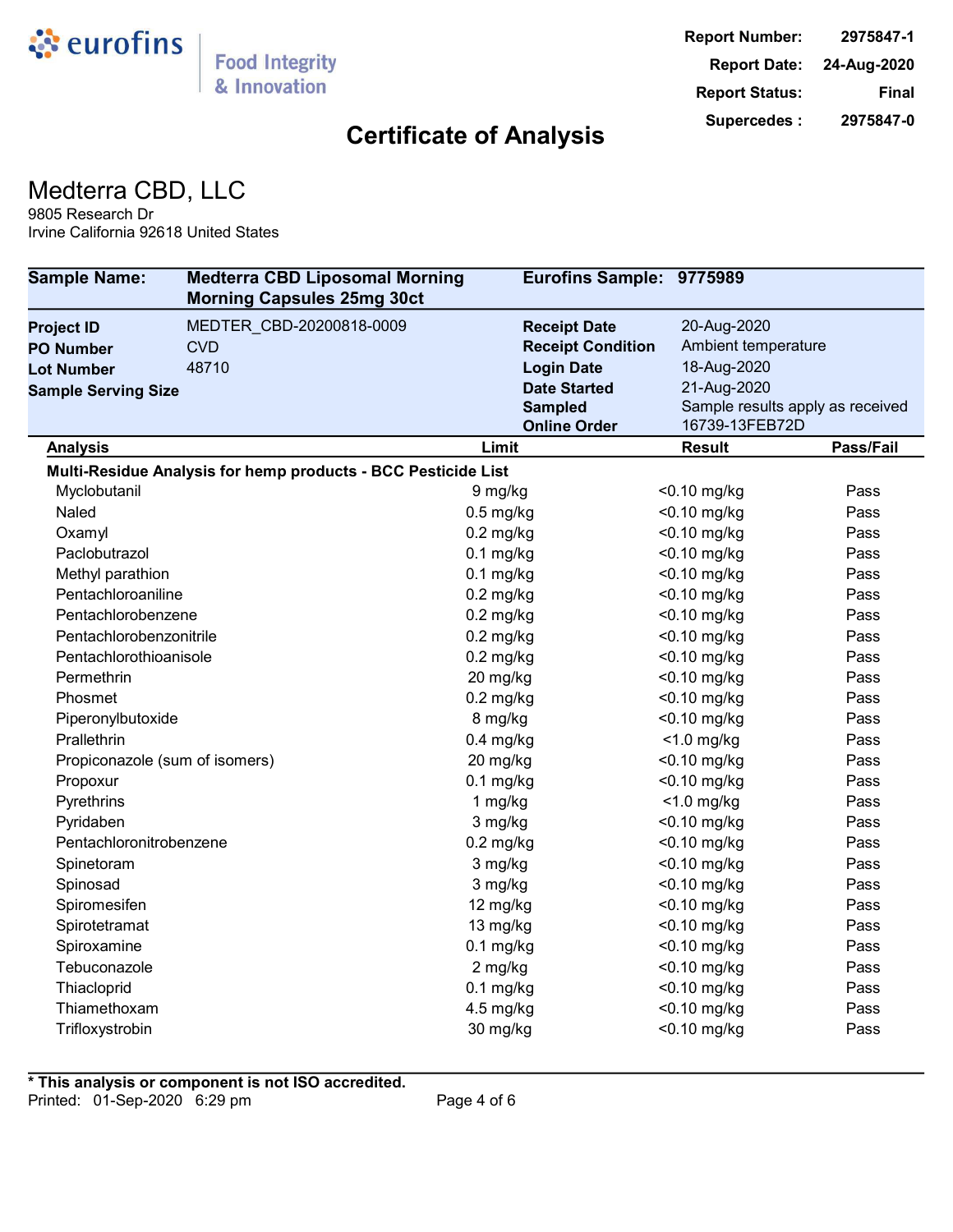

## Medterra CBD, LLC

9805 Research Dr Irvine California 92618 United States

| <b>Sample Name:</b>                                                                                                  | <b>Medterra CBD Liposomal Morning</b><br><b>Morning Capsules 25mg 30ct</b>                                                                                                                                                                                                                                                                                                                                                                                                       | Eurofins Sample: 9775989                        |                                    |                                                                                     |
|----------------------------------------------------------------------------------------------------------------------|----------------------------------------------------------------------------------------------------------------------------------------------------------------------------------------------------------------------------------------------------------------------------------------------------------------------------------------------------------------------------------------------------------------------------------------------------------------------------------|-------------------------------------------------|------------------------------------|-------------------------------------------------------------------------------------|
| <b>Project ID</b><br><b>PO Number</b>                                                                                | MEDTER CBD-20200818-0009<br><b>CVD</b>                                                                                                                                                                                                                                                                                                                                                                                                                                           | <b>Receipt Date</b><br><b>Receipt Condition</b> | 20-Aug-2020<br>Ambient temperature |                                                                                     |
| <b>Lot Number</b>                                                                                                    | 48710                                                                                                                                                                                                                                                                                                                                                                                                                                                                            | <b>Login Date</b>                               | 18-Aug-2020                        |                                                                                     |
| <b>Sample Serving Size</b>                                                                                           |                                                                                                                                                                                                                                                                                                                                                                                                                                                                                  | <b>Date Started</b>                             | 21-Aug-2020                        |                                                                                     |
|                                                                                                                      |                                                                                                                                                                                                                                                                                                                                                                                                                                                                                  | <b>Sampled</b>                                  |                                    | Sample results apply as received                                                    |
|                                                                                                                      |                                                                                                                                                                                                                                                                                                                                                                                                                                                                                  | <b>Online Order</b>                             | 16739-13FEB72D                     |                                                                                     |
| <b>Analysis</b>                                                                                                      |                                                                                                                                                                                                                                                                                                                                                                                                                                                                                  | Limit                                           | <b>Result</b>                      | Pass/Fail                                                                           |
| Control, Title 16, Division 42.<br>Daminozide<br>Fenhexamid<br>Control, Title 16, Division 42.                       | Multi-Residue Analysis for hemp products - BCC Pesticide List<br>The Pass/Fail reporting designations are relative<br>to the limits set forth by the Bureau of Cannabis<br>Prallethrin reporting limit is higher than BCC<br>action level, but EPA tolerance is 1 ppm.<br>Multi-Residue Analysis for hemp products - BCC Pesticides Fenhexamid and Daminoside - Retest<br>The Pass/Fail reporting designations are relative<br>to the limits set forth by the Bureau of Cannabis | $0.1$ mg/kg<br>$10$ mg/kg                       | $<$ 0.10 mg/kg<br>$<$ 0.10 mg/kg   | Pass<br>Pass                                                                        |
| <b>Method References</b>                                                                                             |                                                                                                                                                                                                                                                                                                                                                                                                                                                                                  |                                                 |                                    | <b>Testing Location</b>                                                             |
| <b>BCC - Residual Solvent Analysis in Cannabis and Hemp Matrices (</b><br>CANN_SOL_S)<br>Internally Developed Method |                                                                                                                                                                                                                                                                                                                                                                                                                                                                                  |                                                 |                                    | <b>Food Integrity Innovation-Madison</b><br>3301 Kinsman Blvd Madison, WI 53704 USA |
| Elements by ICP Mass Spectrometry (ICP_MS_S)                                                                         |                                                                                                                                                                                                                                                                                                                                                                                                                                                                                  |                                                 |                                    | <b>Food Integrity Innovation-Madison</b><br>3301 Kinsman Blvd Madison, WI 53704 USA |
|                                                                                                                      | Official Methods of Analysis, Method 2011.19 and 993.14, AOAC INTERNATIONAL, (Modified).<br>Paquette, L.H., Szabo, A., Thompson, J.J., "Simultaneous Determination of Chromium, Selenium, and Molybdenum in<br>Nutritional Products by Inductively Coupled Plasma/Mass Spectrometry: Single-Laboratory Validation," Journal of AOAC<br>International, 94(4): 1240 - 1252 (2011).                                                                                                 |                                                 |                                    |                                                                                     |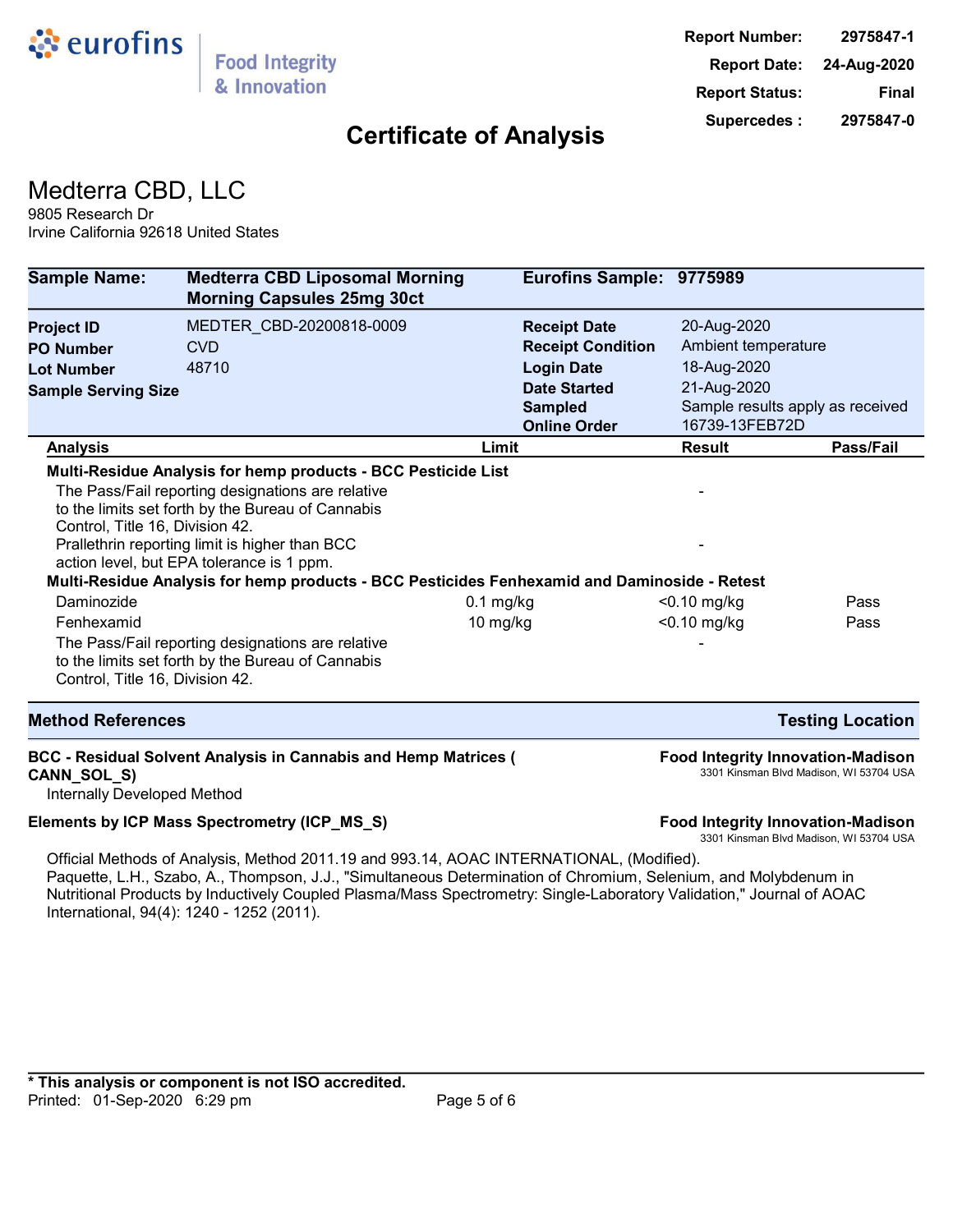Medterra CBD, LLC 9805 Research Dr

ं eurofins

Irvine California 92618 United States

**Food Integrity Innovation-Madison**

3301 Kinsman Blvd Madison WI 53704 800-675-8375

Eurofins Food Chemistry Testing Madison, Inc.

#### **Multi-Residue Analysis for hemp products - BCC Pesticide List ( Food Integrity Innovation-Madison PEST\_HEMP)** 3301 Kinsman Blvd Madison, WI 53704 USA

**Food Integrity** & Innovation

*Official Methods of Analysis*, *AOAC Official Method 2007.01*, Pesticide Residues in Foods by Acetonitrile Extraction and Partitioning with Magnesium Sulfate, AOAC INTERNATIONAL (modified).

**Method References Testing Location**

*CEN Standard Method EN 15662*: Food of plant origin - Determination of pesticide residues using GC-MS and/or LC-MS/MS following acetonitrile extraction/partitioning and clean-up by dispersive SPE - QuEChERS method. List of the tested pesticides and their limits of quantification (LOQs) are available upon request.

#### Multi-Residue Analysis for hemp products - BCC Pesticides Fenhexamid **Food Integrity Innovation-Madison**<br>And Daminoside - Retest (PEST, HEMP) and Daminoside - Retest (PEST\_HEMP)

*Official Methods of Analysis*, *AOAC Official Method 2007.01*, Pesticide Residues in Foods by Acetonitrile Extraction and Partitioning with Magnesium Sulfate, AOAC INTERNATIONAL (modified).

*CEN Standard Method EN 15662*: Food of plant origin - Determination of pesticide residues using GC-MS and/or LC-MS/MS following acetonitrile extraction/partitioning and clean-up by dispersive SPE - QuEChERS method. List of the tested pesticides and their limits of quantification (LOQs) are available upon request.

**Testing Location(s) Released on Behalf of Eurofins by Released on Behalf of Eurofins by** 

**These results apply only to the items tested. This certificate of analysis shall not be reproduced, except in its entirety, without the written approval of Eurofins.**

## **Edward Ladwig - President Eurofins Food Chemistry Testing Madison**

**ACCREDITED** 2918.01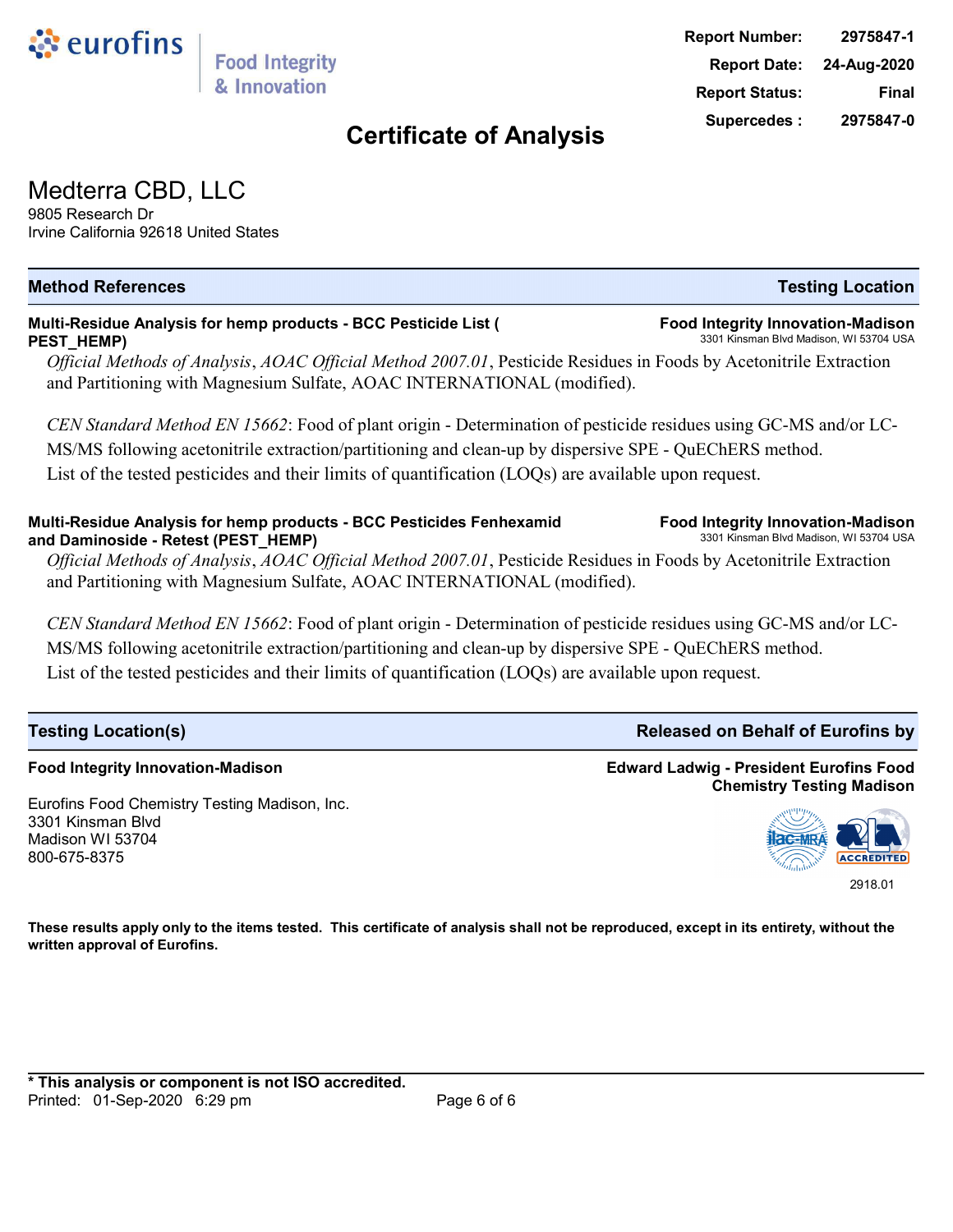

Medterra CBD, LLC

9805 Research Dr Irvine California 92618 United States

| <b>Sample Name:</b>                                       | <b>Medterra CBD Liposomal Morning</b><br><b>Morning Capsules 25mg 30ct</b> | Eurofins Sample: 9775989 |                                  |
|-----------------------------------------------------------|----------------------------------------------------------------------------|--------------------------|----------------------------------|
| <b>Project ID</b>                                         | MEDTER_CBD-20200818-0009                                                   | <b>Receipt Date</b>      | 20-Aug-2020                      |
| <b>PO Number</b>                                          | <b>CVD</b>                                                                 | <b>Receipt Condition</b> | Ambient temperature              |
| <b>Lot Number</b>                                         | 48710                                                                      | <b>Login Date</b>        | 18-Aug-2020                      |
| <b>Sample Serving Size</b>                                |                                                                            | <b>Date Started</b>      | 21-Aug-2020                      |
|                                                           |                                                                            | <b>Sampled</b>           | Sample results apply as received |
|                                                           |                                                                            | <b>Online Order</b>      | 16739-13FEB72D                   |
| <b>Analysis</b>                                           |                                                                            |                          | <b>Result</b>                    |
|                                                           | Non-O157 Shiga toxin-Producing Escherichia coli D                          |                          |                                  |
|                                                           | Non-O157 Shiga toxin-Producing Escherichia coli                            |                          | Not Detected /25 g               |
| <b>Aerobic Plate Count</b>                                |                                                                            |                          |                                  |
| Aerobic Plate Count                                       |                                                                            |                          | 300 CFU/g                        |
| Enterobacteriaceae (Bile-Tolerant Gram-Negative Bacteria) |                                                                            |                          |                                  |
| <b>Enterobacterial Count</b>                              |                                                                            |                          | $<$ 10 MPN/g                     |
| Salmonella USP                                            |                                                                            |                          |                                  |
| Salmonella                                                |                                                                            |                          | Absent /10 g                     |
| <b>Yeast and Mold Count</b>                               |                                                                            |                          |                                  |
| <b>Yeast Count</b>                                        |                                                                            |                          | $<$ 100 CFU/g                    |
| <b>Mold Count</b>                                         |                                                                            |                          | $<$ 100 CFU/g                    |
|                                                           | <b>Preparatory Testing of Nutritional and Dietary Supplements</b>          |                          |                                  |
| Salmonella Suitability Result                             |                                                                            |                          | Pass**                           |
|                                                           | Bile-Tolerant Gram-Neg Bacteria Suitability Result                         |                          | Pass**                           |
| Yeast and Mold Suitability                                |                                                                            |                          | Pass**                           |
| Aerobic Plate Suitability Result                          |                                                                            |                          | Pass**                           |
|                                                           |                                                                            |                          |                                  |

#### **Method References Testing Location**

**Aerobic Plate Count (USPC2021) Food Integ. Innovation-Madison NE**

2102 Wright Street Madison, WI 53704 USA

USP Current revision, Chapter 2021.

To satisfy the requirements of the USP, the Preparatory Test must be completed on each matrix.

\*\*Based on the results of the preparatory test, the detection limit stipulated is adequate for the enumeration of the specified microorganisms.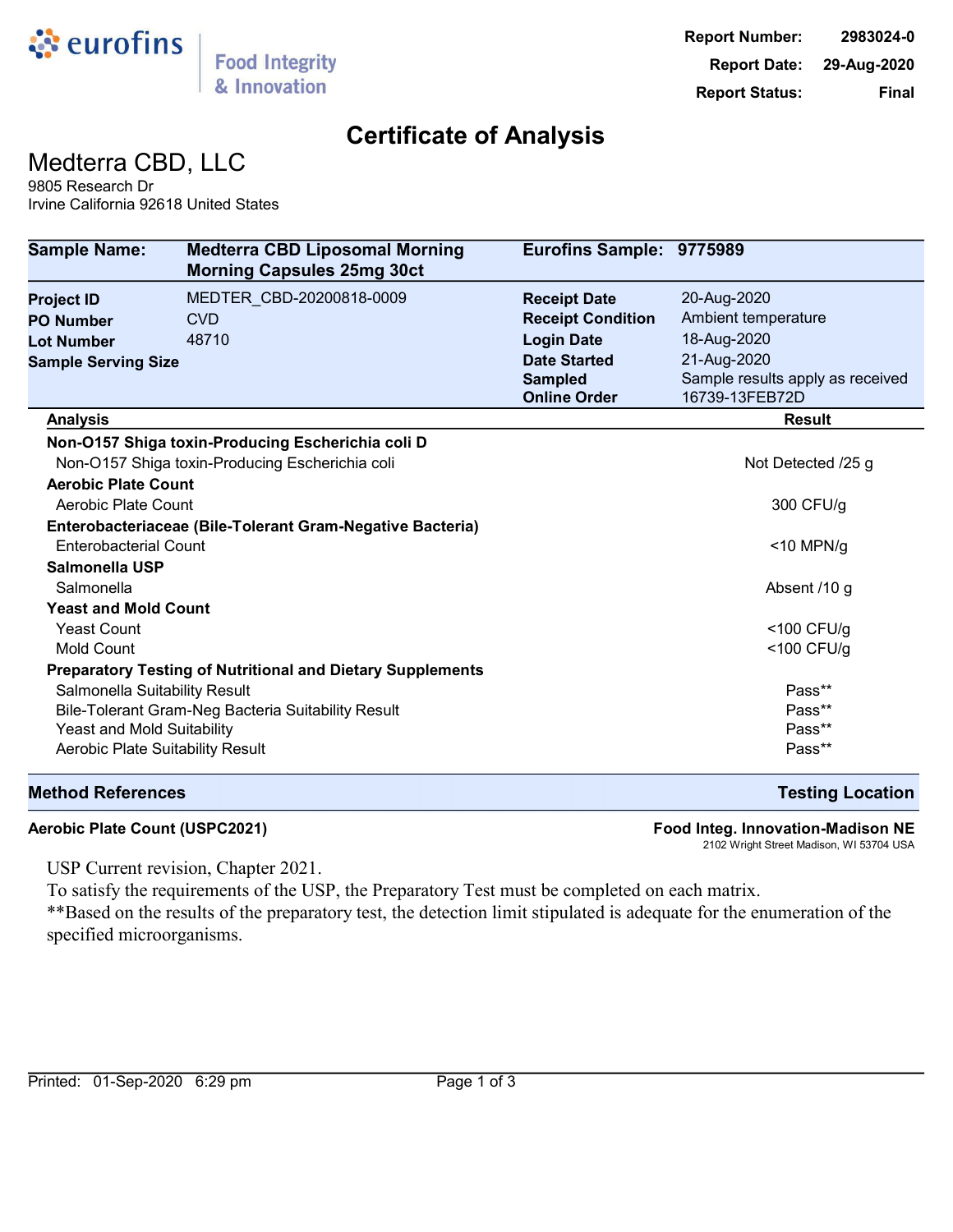

# Medterra CBD, LLC

9805 Research Dr Irvine California 92618 United States

| <b>Method References</b>                                                                                                                                                                                                                                                                    | <b>Testing Location</b>                                                       |  |  |  |
|---------------------------------------------------------------------------------------------------------------------------------------------------------------------------------------------------------------------------------------------------------------------------------------------|-------------------------------------------------------------------------------|--|--|--|
| Enterobacteriaceae (Bile-Tolerant Gram-Negative Bacteria) (USPN2021)                                                                                                                                                                                                                        | Food Integ. Innovation-Madison NE<br>2102 Wright Street Madison, WI 53704 USA |  |  |  |
| USP Current revision, Chapter 2021.<br>To satisfy the requirements of the USP, the Preparatory Test must be completed on each matrix.<br>**Based on the results of the preparatory test, the detection limit stipulated is adequate for the enumeration of the<br>specified microorganisms. |                                                                               |  |  |  |
| Non-O157 Shiga toxin-Producing Escherichia coli D (ICO_EML_NB)                                                                                                                                                                                                                              | <b>EML New Berlin</b><br>2345 S 170th St New Berlin, WI 53151 USA             |  |  |  |
| Preparatory Testing of Nutritional and Dietary Supplements (USPC_PT)                                                                                                                                                                                                                        | Food Integ. Innovation-Madison NE<br>2102 Wright Street Madison, WI 53704 USA |  |  |  |
| Preparatory Testing of Nutritional and Dietary Supplements (USPM_PT)                                                                                                                                                                                                                        | Food Integ. Innovation-Madison NE<br>2102 Wright Street Madison, WI 53704 USA |  |  |  |
| Preparatory Testing of Nutritional and Dietary Supplements (USPN_PT)                                                                                                                                                                                                                        | Food Integ. Innovation-Madison NE<br>2102 Wright Street Madison, WI 53704 USA |  |  |  |
| Preparatory Testing of Nutritional and Dietary Supplements (USPS_PT)                                                                                                                                                                                                                        | Food Integ. Innovation-Madison NE<br>2102 Wright Street Madison, WI 53704 USA |  |  |  |
| Salmonella USP (USPS2022)                                                                                                                                                                                                                                                                   | Food Integ. Innovation-Madison NE<br>2102 Wright Street Madison, WI 53704 USA |  |  |  |

USP Current revision, Chapter 2022.

To satisfy the requirements of the USP, the Preparatory Test must be completed on each matrix. \*\*Based on the results of the preparatory test, conditions stipulated are adequate for detecting the presence of the specified microorganism.

2102 Wright Street Madison, WI 53704 USA